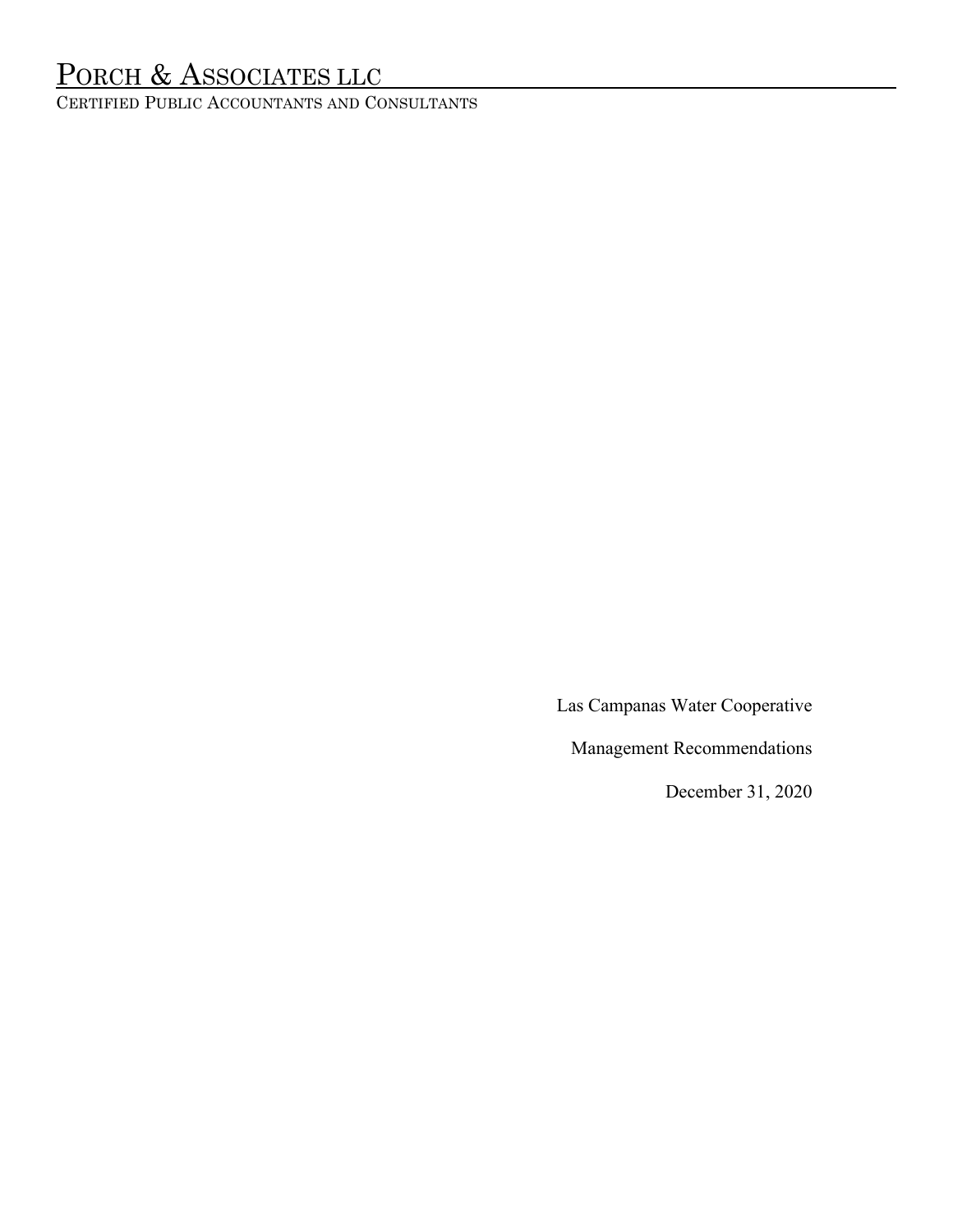# PORCH & ASSOCIATES LLC CERTIFIED PUBLIC ACCOUNTANTS AND CONSULTANTS

Board of Directors and Management Las Campanas Water Cooperative Santa Fe, New Mexico

In planning and performing our audit of the financial statements of Las Campanas Water Cooperative (Coop) as of and for the year ended December 31, 2020, in accordance with auditing standards generally accepted in the United States of America, we considered the Coop's internal control over financial reporting (internal control) as a basis for designing audit procedures that are appropriate in the circumstances for the purpose of expressing our opinion on the financial statements, but not for the purpose of expressing an opinion on the effectiveness of the entity's internal control. Accordingly, we do not express an opinion on the effectiveness of the Coop's internal control.

Our consideration of internal control was for the limited purpose described in the preceding paragraph and was not designed to identify all deficiencies in internal control that might be material weaknesses or significant deficiencies and, therefore, material weaknesses or significant deficiencies may exist that were not identified. However, as discussed below, we identified certain deficiencies in internal control that we consider to be material weaknesses and significant deficiencies.

A deficiency in internal control exists when the design or operation of a control does not allow management or employees, in the normal course of performing their assigned functions, to prevent, or detect and correct, misstatements on a timely basis. A material weakness is a deficiency, or a combination of deficiencies, in internal control over financial reporting, such that there is a reasonable possibility that a material misstatement of the entity's financial statements will not be prevented, or detected and corrected, on a timely basis. A reasonable possibility exists when the likelihood of an event occurring is either reasonably possible or probable as defined as follows:

- *Reasonably possible*. The chance of the future event or events occurring is more than remote but less than likely.
- *Probable*. The future event or events are likely to occur.

We consider the following deficiencies in the entity's internal control to be material weaknesses:

#### **Insufficient Close and Review Procedures**

Part of an audit is the review of a closed, balanced, and reconciled trial balance which includes all of the accounts in the financial statements. The financial statement reconciliation and closing procedures should be sufficient to ensure each account is materially correct. During our audit testwork we found that the following accounts were materially incorrect and not reconciled as of December 31, 2020: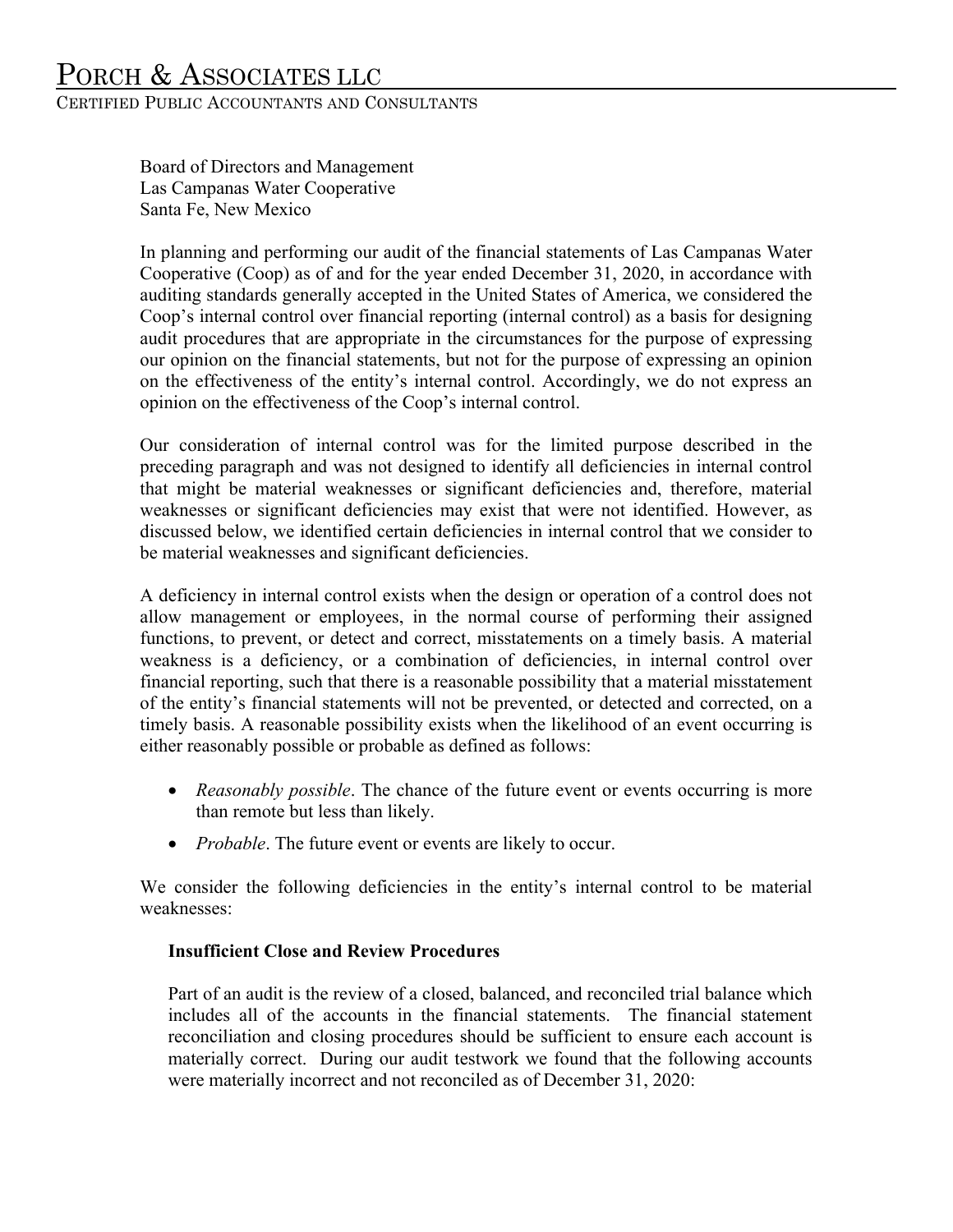Board of Directors and Management Las Campanas Water Cooperative Page 2

- Cash outstanding checks were misstated by approximately \$92,000 and outstanding deposits were misstated by approximately \$32,000. Outstanding checks included in this figure had dates ranging from June 2019 to September 2020. Any check outstanding more than 60 days should be researched to determine if it is truly outstanding, or if there has been a reconciliation error. Outstanding deposits included in this figure had dates that ranged from November  $25<sup>th</sup>$  to December  $21<sup>st</sup>$ , 2020. Any deposit outstanding more than 3 days should be researched to determine if the bank has made an error, if there is a reconciliation error, or if the deposit has been stolen.
- Investment Income the investment income was recorded to the reserve equity account instead of income. No entries should be posted to equity unless a prior period restatement to correct and error is being made. As a result, reserve income was understated by \$68,237.
- Reserve Expenses expenses paid from reserves were booked to the reserve equity account instead of reserve expenses. As a result, reserve expenses were understated by \$709,279.
- Accounts receivable the accounts receivable report was approximately \$5,000 less than the water billing system report.
- Accrued Expenses the Coop did not have a schedule to prove the balances in accrued expenses. The final balance was \$106,888 greater than the unadjusted balance per the trial balance.

We noted that the reconciliations that were prepared were incorrect. This indicates the person preparing them did not review them sufficiently. We also did not see an indication that the reconciliations were reviewed by someone other than the person preparing them.

We recommend that all accounts on the balance sheet be reconciled monthly. Each reconciliation should be reviewed by the person preparing them, and then reviewed by another person in the Coop to ensure they are correct and agree to the trial balance. Both reviewers should sign the reconciliation indicating they have reviewed. Alternatively, a monthly close schedule may be used so that the reviewers only need to sign once for all reconciliations reviewed.